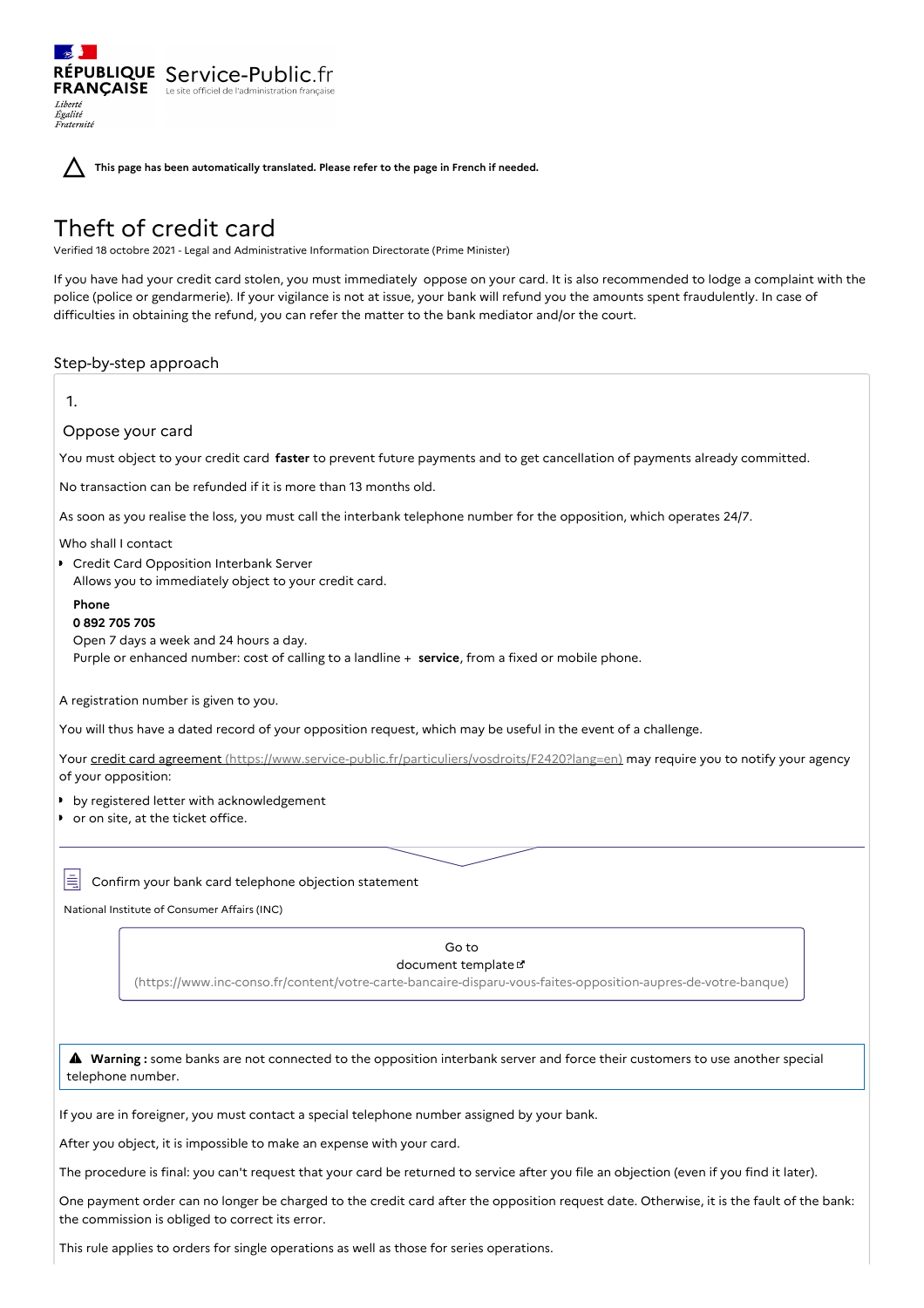For example, if you have agreed to a card payment in multiple instalments, the bank cannot trigger payment of outstanding maturities. To meet these deadlines, you must reschedule payment by another means.

The opposition procedure can be paid for. Its cost varies depending on the banks and the insurance guarantees possibly taken to cover the risk.

# 2.

## Complaint

It is recommended to report the theft to law enforcement. To do this, you must **file**. You can do it at a police station or at the gendarmerie. You can also do it by mail.

On site

You must go to a police station or the police force of your choice.

Who shall I contact Specify your city or postcode The choice of a municipality in the suggestion list will automatically trigger an update of the content

 $\bullet$ Office [\(http://www.interieur.gouv.fr/Contact/Contacter-une-brigade-de-gendarmerie-ou-un-commissariat-de-police\)](http://www.interieur.gouv.fr/Contact/Contacter-une-brigade-de-gendarmerie-ou-un-commissariat-de-police)

Police & [\(http://www.interieur.gouv.fr/Contact/Contacter-une-brigade-de-gendarmerie-ou-un-commissariat-de-police\)](http://www.interieur.gouv.fr/Contact/Contacter-une-brigade-de-gendarmerie-ou-un-commissariat-de-police)

The police or gendarmerie are obliged to register the complaint.

The complaint is then transmitted to the public prosecutor to decide on the follow-up (investigation, classification without further action...).

If you don't know the author of the facts, you can complete a pre-complaint online before you move.

You will then get an appointment and the police or gendarmes will already have the elements of your complaint when you arrive.

Online Pre-Complaint

Ministry of the Interior



## By mail

Ħ

You can file a complaint directly with the public prosecutor. We need to send free paper letter (https://www.service[public.fr/particuliers/vosdroits/R11469?lang=en\)](https://www.service-public.fr/particuliers/vosdroits/R11469?lang=en) the court of the place of the offence or the place of domicile of the offender.

#### The letter shall specify:

- Civil status and full contact information (address and telephone number) of the complainant
- Detailed account of the facts, date and place of the offence
- Supposed author's name if you know him (otherwise, the complaint will be filed against X)
- Names and addresses of potential witnesses to the offence
- **Description and provisional or final estimate of the injury**
- Evidence: medical certificates, work stoppages, various invoices, findings ....
- Willingness to become a civil party

File a complaint with the public prosecutor

Directorate of Legal and Administrative Information (Dila) - Prime Minister

Go to document template [\(https://www.service-public.fr/simulateur/calcul/Porter\\_plainte\)](https://www.service-public.fr/simulateur/calcul/Porter_plainte)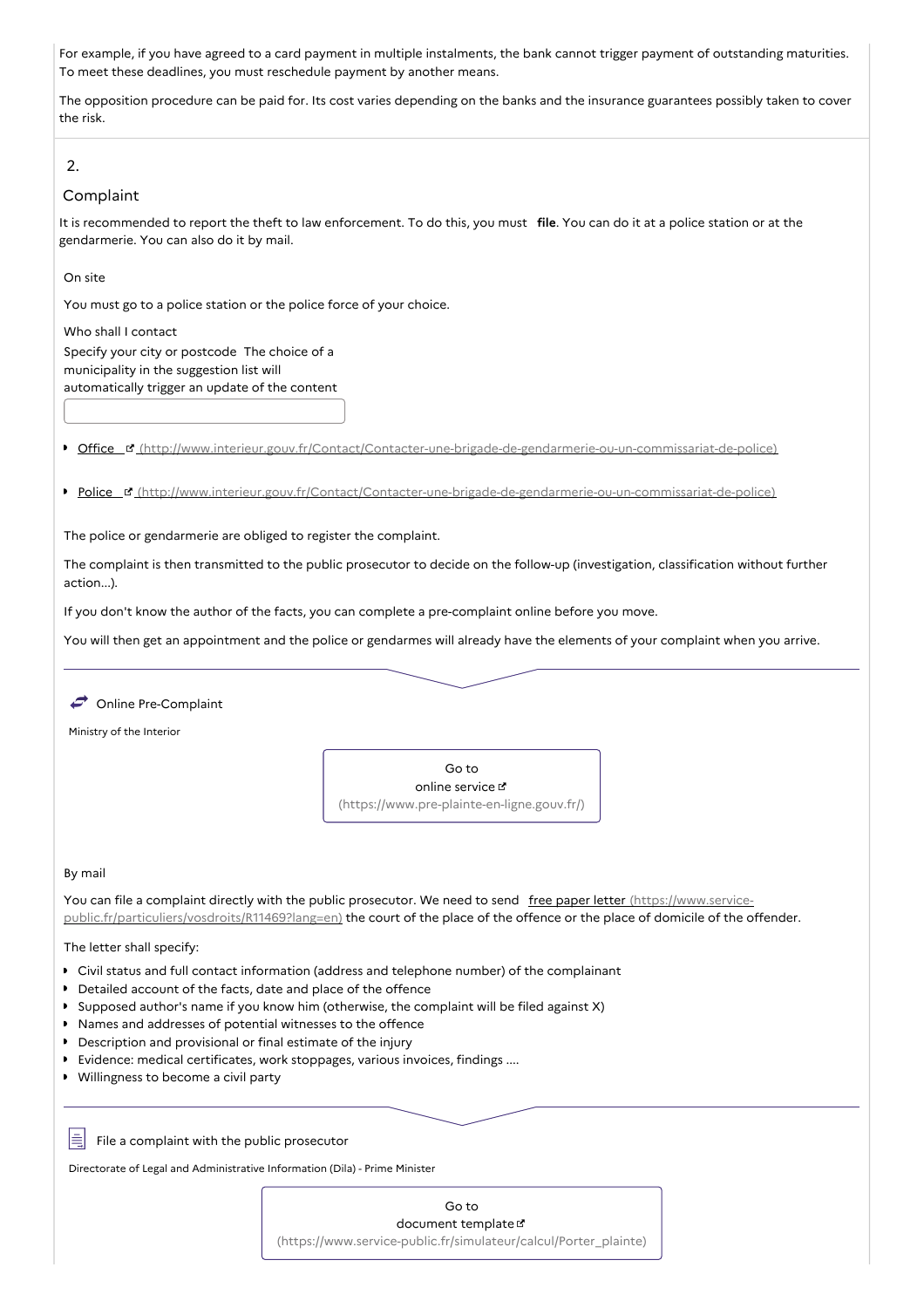Who shall I contact

Court or Proximity Court E [\(https://www.justice.fr/recherche/annuaires\)](https://www.justice.fr/recherche/annuaires)

You can send your complaint by registered letter or by simple letter. You can also file your complaint directly at the court reception. In all cases, you will receive a receipt as soon as the public prosecutor's office has registered your complaint.

**FYI :** you can file a complaint against your spouse, parents or child if they are responsible for stealing your credit card.

The complaint allows you to obtain a receipt, that is, a document certifying that your return has been registered. You can send the receipt to your bank when you request a refund.

# 3.

# Request Refund

## Procedure

If fraudulent purchases have been made with your card, you can ask your bank for a refund. Check with your bank to find out how the application should be submitted.

If opposition late, your bank may refuse to repay you. A fraudulent payment cannot be refunded if it is more than 13 months old.

In addition, you will not be able to get a refund for any fault or negligence on your part (for example, if you wrote your code on the back of the card). The onus is on the bank to prove this misconduct or negligence.

The level of reimbursement depends on the use of the secret code and the amount spent.

If the secret was not used

Reimbursement is complete regardless of the amount spent.

If the secret was used

Up to 50 € spent

There is no refund.

More than 50 € spent

The refund is partial: €50 are at your expense, the rest is refunded.

Example :

If €200 have been spent, your bank repays you €150.

**Please note :** banks can offer insurance that allows for larger repayment of pre-opposition losses.

However, the bank will have to reimburse you in full if the theft could not be detected before the fraudulent use of the card.

#### Appeal

If you are unable to obtain a refund or cancellation of payments associated with an objection, you can enter the bank mediator [\(https://www.service-public.fr/particuliers/vosdroits/F20523?lang=en\).](https://www.service-public.fr/particuliers/vosdroits/F20523?lang=en)

If the intervention of the bank mediator did not resolve the dispute, you can take the matter to court.

The competent court is dependent on the sums involved in the dispute.

For litigation less than or equal to  $\epsilon$ 10 000, it is the local court or the judicial court.

For litigation greater than €10 000, it's the court.

Who shall I contact

Court or Proximity Court E [\(https://www.justice.fr/recherche/annuaires\)](https://www.justice.fr/recherche/annuaires)

Penalties for false declarations

If you have provided false information to support your objection, you will be required to remit the erroneous refunds to your bank.

In addition, you risk a fine of €375,000 and a five-year prison sentence.

4.

Request a new card